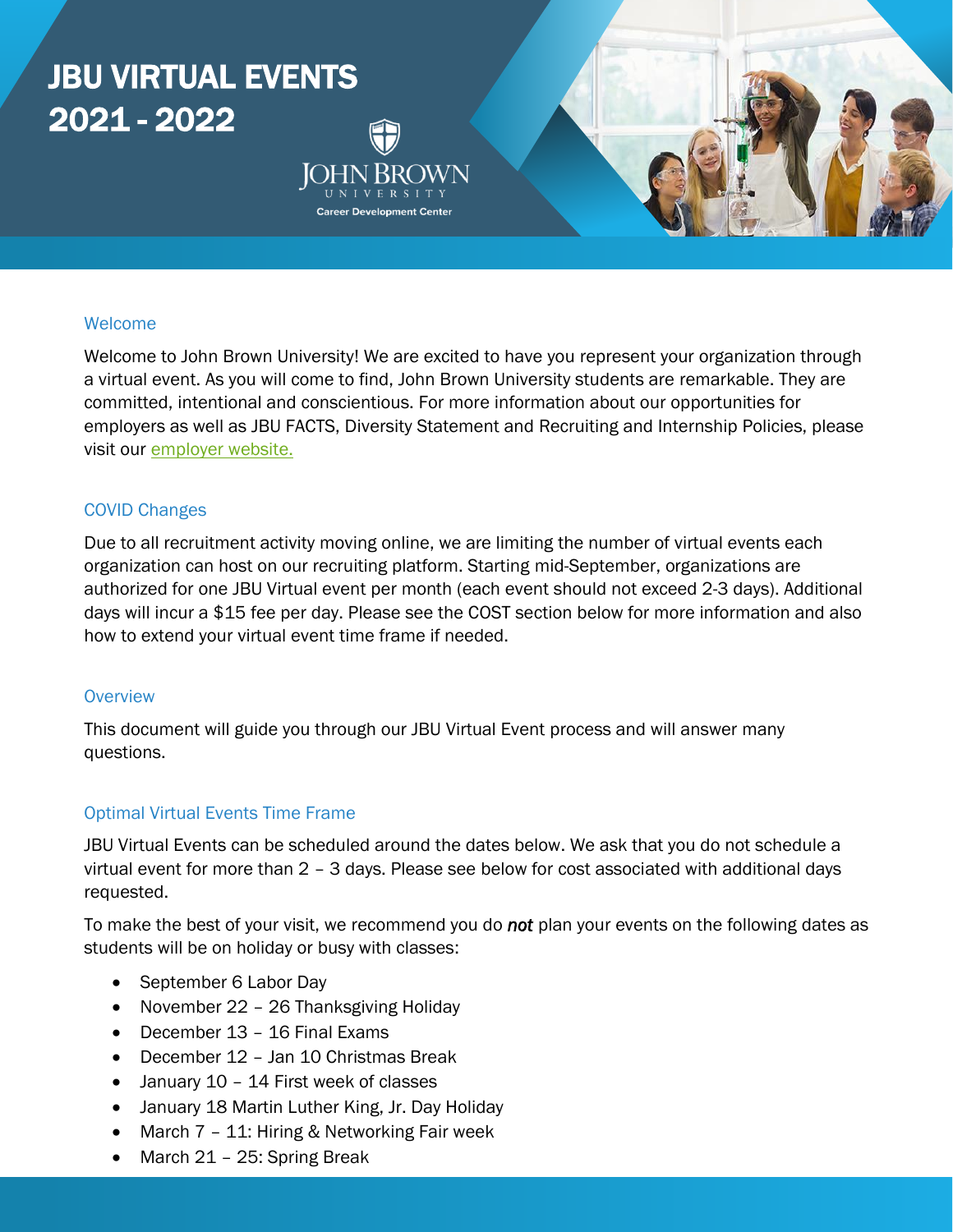- April 15: Good Friday
- May 2 5: Finals week

#### **Cost**

Starting mid-September, organizations are authorized for one JBU Virtual event per month (each event should not exceed 2-3 days). Any event scheduled beyond 3 days will be removed unless you contact [cdc@jbu.edu](mailto:cdc@jbu.edu) to discuss payment for additional days. Additional days will incur a \$15 fee per day. Payment is required for approval for days beyond the first two virtual events. You can pay for your additional days at this [link.](https://secure.touchnet.net/C22773_ustores/web/product_detail.jsp?PRODUCTID=1043&FROMQRCODE=true&SINGLESTORE=true) You must register on Handshake *before* paying to avoid confusion.

## Securing Your Date Online

JBU Campus Virtual Events are first-come, first-serve. We recommend a minimum of two weeks' notice to schedule your virtual event. Please note that there might be several events going on at the same time.

## Healthy Partnership Efforts

If you are targeting JBU students, you will be sent an Employer Virtual Engagement Survey to your email after your virtual event. This survey is required to track our partnership efforts. Fill out this survey as quickly as possible after your event. If you are planning on interviewing or hiring our students, send us an email at [cdc@jbu.edu](mailto:cdc@jbu.edu) and let us know. We hope to create a healthy partnership between JBU Career Development and our valued employers.

## Scheduling a JBU Virtual Event

Handshake is JBU's career platform for all students and alumni to connect with businesses and organizations for jobs and internships. Registration in Handshake is required for JBU Virtual Events. Following are the steps to creating a JBU Campus Visit (Employer on-site):

• In Handshake, click on the "Home" menu in the upper left-hand corner



• Choose the "Create an Event" button

**O** Create an Event

- All starred (\*) fields are required
- "\* Event Name" is Your Organization Name plus Visit Day (i.e. Company Visit Day)
- "Format" is "Virtual: My company is hosting this event virtually"
- "Host School" is John Brown University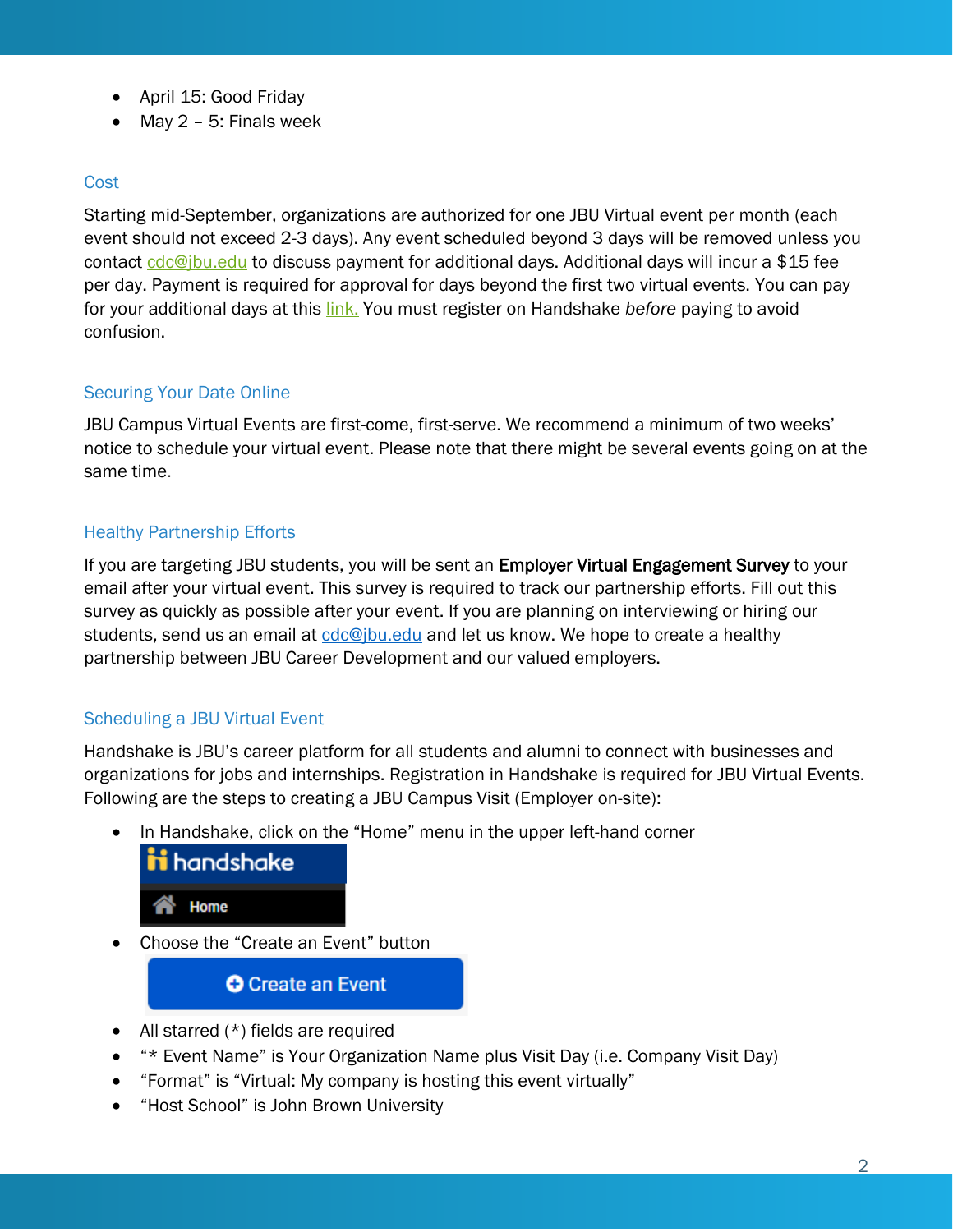- "Contact" is you or someone on your staff who will attend the event (they need to be registered in Handshake)
- "Type" Choose the appropriate type.
- "Start Date" and "End Date" are mandatory
- "Time Zone" is "Central Time (Us & Canada)
- "Description" is mandatory
- Your event is a Visit Day (please select "no"). This is a survey reserved for on on-campus visits when they resume.
- $\bullet$  Select the **Next Page** button
- You will be asked a series of "Additional Questions." Please complete each question
- **Select the butter select the select "SAVE"**

## Virtual Interviews

Career Development is dedicated to capturing the efficacy of our JBU Campus Visit Days. As such, we ask that all employers notify us of any virtual interviews as well as the results of those interviews. You can schedule an interview session through [Handshake.](https://app.joinhandshake.com/interview_schedules) Please follow this link to create an interview session. We would like to know how many students were interviewed and how many students were offered positions. If you want your Interview Session to be promoted, you will also need to schedule a separate virtual event for the promotion of the interview and also schedule the Interview Session (this is a schedule). You could have up to two events scheduled for one day (Virtual Event Info Session or Workshop and an Event for the Interview Schedule. Please email [cdc@jbu.edu](mailto:cdc@jbu.edu) if you would like us to give you a call to explain this process. Following are the steps to creating a JBU Interview Session in Handshake:

#### Scheduling an Interview Session at JBU

Registration in Handshake is required for employers to request any on campus interview sessions. The following steps will walk you through the process to request an interview session:

• In Handshake, click on the "Home" menu in the upper left-hand corner.



• Choose the "Request an Interview" button.

**O** Request an Interview

- All starred (\*) fields are required.
- "\* What school would you like to interview at?" It is the name of the school/university. You can type the name of the university "John Brown University", or select from the list of universities that is displayed.
- "Who from your company will be attending this interview?" This is you or someone on your staff who will be the interviewer. You can type the names of the people from your company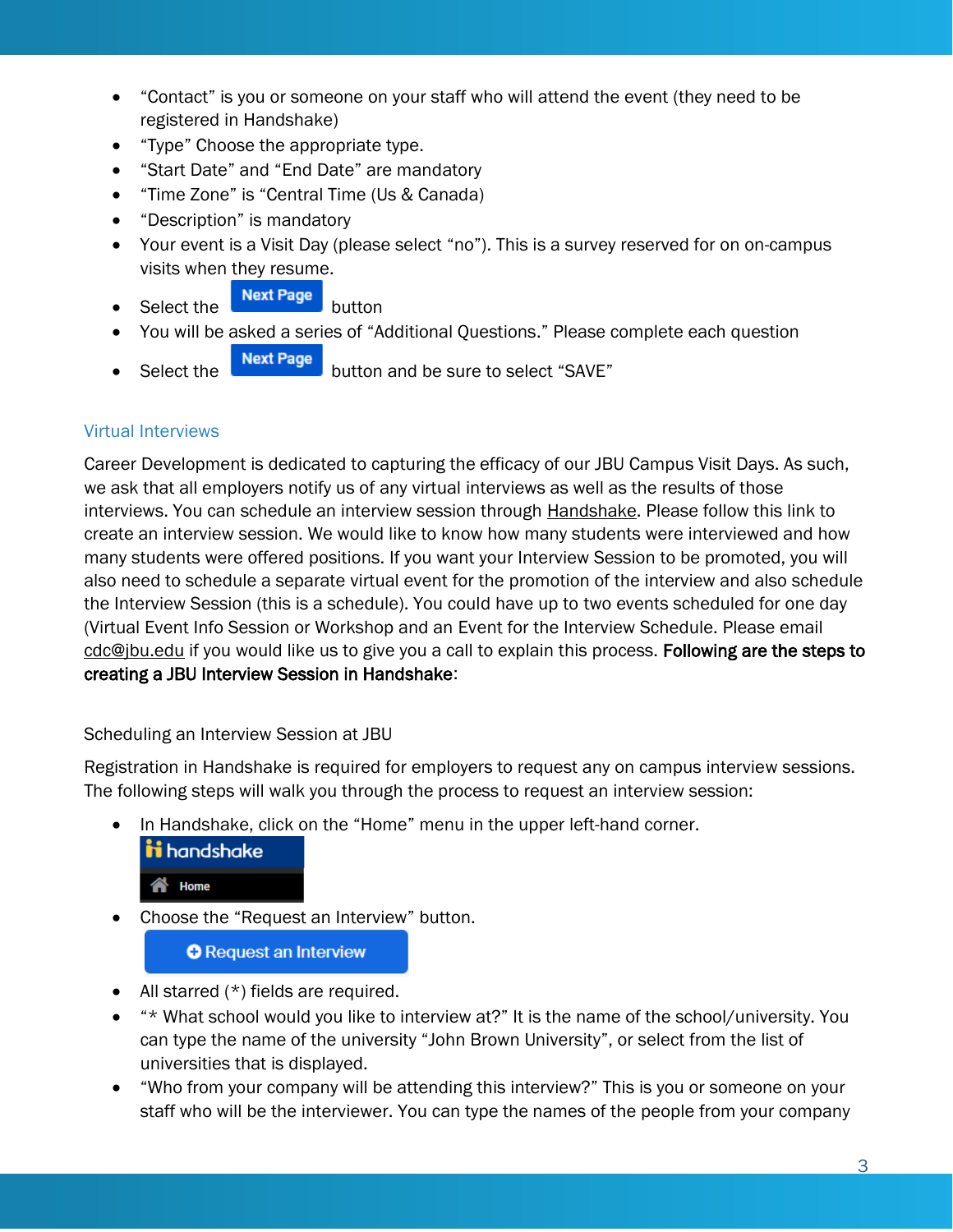that will be participating, and they will receive a notification about the interview session (They need to be registered in Handshake).

- "Interview Schedule Name" It is the specific type of interview you will be conducting. Example: "Spring Internship Interviews"
- "Interview Schedule Description" In this section you will provide further details regarding the schedules of the interviews you are requesting.
- "Only allow students to apply to one job attached to this interview schedule?" This option is available for you when more than one job is attached to the schedule.
- Select the  $\left[\frac{Next}{1}\right]$  button.
- In this section, you will select a day for the interview session (Select the days that are available).



Once you select the date, another window will be displayed.

- "\* Date" The date you selected from the previous step will be displayed. Date can be changed by clicking on the date or calendar.
- "Alternate Date" You will provide any alternative dates for the interviews.
- "\* Requested Room Count" Please enter "0" as the interviews will be virtual.
- "Details" Any further details may be added under this section.
- **Add Date** • Click "Add Date"

Scroll down to "Review Selected Interview Dates."

- "Choose Your Preferred Timeline" Read carefully the description of the two options, "Room Only Interview" and "Preselect to Alternate – 30 Day Student Application Period" and select the option that you prefer for your timeline.
- "Select Your Interview Slot templates" It is the time slots you would like for your interviews. Select from the slots that are displayed.



Select **Next >** button.

- "Attached Jobs" This is the jobs you would like to attach. You have the options to: Create a New Job, Copy Job Details from a previous one, or Use an Existing Job.
- Once you have filled out the job details, select
- A review will be displayed for you "Request Interview Schedule." Make sure the information for the interview session being requested is accurate.

 $Next >$ 

• You can always go back to edit any section or cancel the request.

• To submit your request, click

#### Request

4